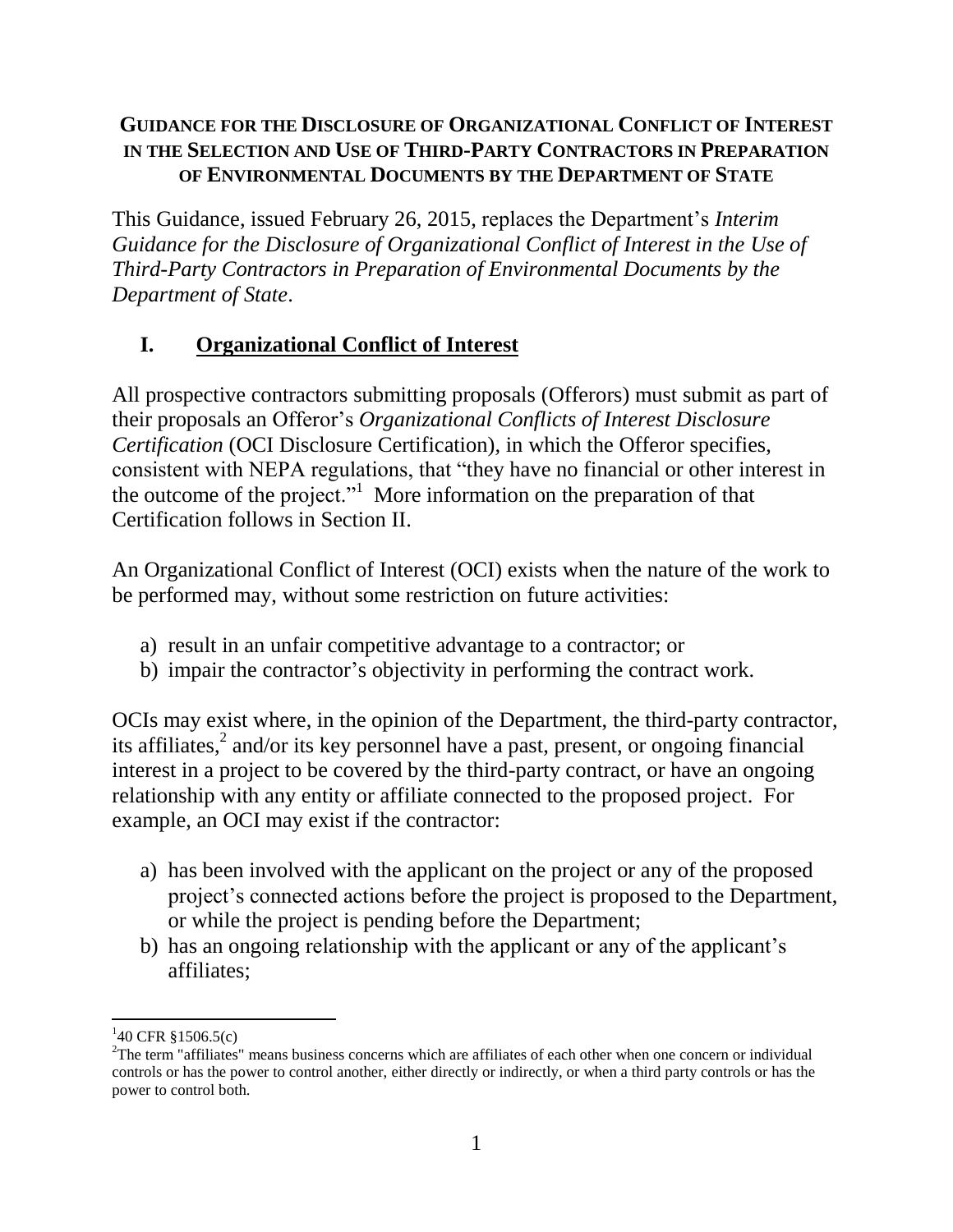- c) would be called on to review its own prior work; and/or
- d) has a financial or other interest in the outcome of the Department's  $decision.<sup>3</sup>$

An OCI Disclosure Certification and the completion of the OCI Questionnaire, in accordance with the guidance provided below, are required from all Offerors. Other OCI requirements apply to the applicant, as described below. Samples of applicable disclosure certifications as well as the OCI Questionnaire are included in Annex I.

#### **II. OCI Disclosure Process by Offerors**

As part of their proposals, Offerors must provide an OCI Disclosure Certification (see two sample options at Annex I). The OCI Disclosure Certification must be accompanied by the additional referenced statement explaining in detail the internal processes undertaken by the Offeror to conduct its internal OCI inquiry and review. Further, the OCI Disclosure Certification should also be accompanied by a list of all entities, or affiliates thereof, that are connected to the proposed project (Connected Entities<sup>4</sup>) with which the Offeror or its subcontractors have had a relationship (e.g., financial, contractual, personal, or organizational relationships, including any ownership interests) or are planning to have a relationship in the future, if any. The list must describe the nature of each such relationship; the period of the relationship; and the extent of the relationship (such as the value of financial interest of work, or the percent of total holdings or total work, etc.). It must also indicate any possible future financial and work transactions that may result from these relationships.

Offerors must state whether or not they believe that the relationships detailed on the list are, or may be, an OCI, real or reasonably perceived, and if so, to what extent. If such a potential OCI is found, a detailed conflict mitigation plan to address and resolve the OCI should be included in the proposal.

Any such conflict mitigation plan proposed by the Offeror should describe the mechanism(s) to be used to minimize and/or appropriately isolate the effects of any

 $\overline{\phantom{a}}$ 3 In a 1981 memorandum, published in the *Federal Register*, CEQ explained that it defines the term "financial or other interest" in the project's outcome "broadly to cover any known benefits other than general enhancement of professional reputation." *Forty Most Asked Questions Concerning CEQ's National Environmental Policy Act Regulations*, 46 Fed. Reg. 18,026, 18,027 (1981).

<sup>&</sup>lt;sup>4</sup> In general, the list of Connected Entities would be developed by the Department in consultation with the Applicant for a particular project.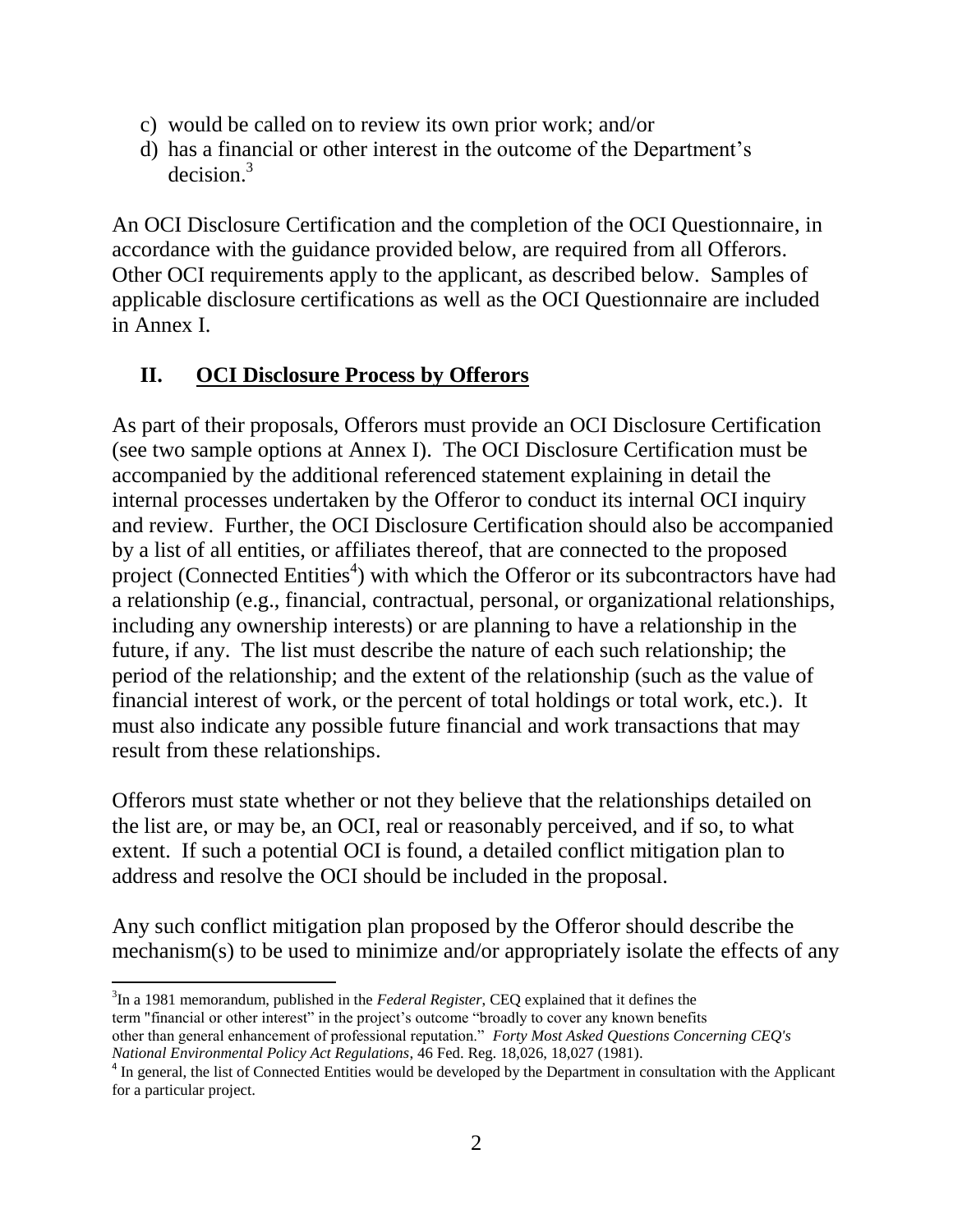relationships on the current project, and the mechanism(s) to be used by project manager(s) to gather resources to ensure continuation and timely completion of assigned tasks without using resources implicated by the OCI. If the Department concludes that conflict cannot be resolved through an adequate mitigation plan, the Offeror will be ineligible for proceeding with the third-party contract process.

Subcontractors must follow the same procedures as above, including submitting an OCI Disclosure Certification and mitigation plan to resolve any real or reasonably perceived OCIs.

The Department will evaluate the OCI Disclosure Certification and accompanying materials, including any disclosed potential OCI and related conflict mitigation plans, of any Offerors (and their subcontractors) that it may be considering for provisional selection. The Department may seek additional information from the Offeror, or otherwise require changes or supplements to the OCI Disclosure Certification(s) and accompanying materials, in order to make an initial determination as to whether the Offeror and its subcontractors are capable of impartially performing the environmental services required under the contract.

All OCI materials submitted to the Department (including the Offeror's OCI disclosure certification, conflict mitigation plans, and the applicant's certification described below) will be reviewed by the Office of Legal Adviser.

## **III. Ongoing Contractor Obligations**

The obligations of an Offeror with respect to OCI continue and carry through the actual performance period of the work covered by the RFP if the Offeror is selected to serve as the third-party contractor.

More specifically, the third-party contractor will have a continuing obligation to identify any OCI, real or reasonably perceived, that may arise. An OCI may arise for any number of reasons, including changes in corporate identity (including changes in affiliation, structure, or ownership), changes to the contract, or offers of new work. If during the performance of its work the third-party contractor contemplates, discovers, or develops (whether or not by its own actions), a relationship (e.g., a financial, contractual, personal, or organizational relationship, including any ownership interest), with any Connected Entities, the third-party contractor must notify the Department and, if deemed necessary by the Department, develop a conflict mitigation plan.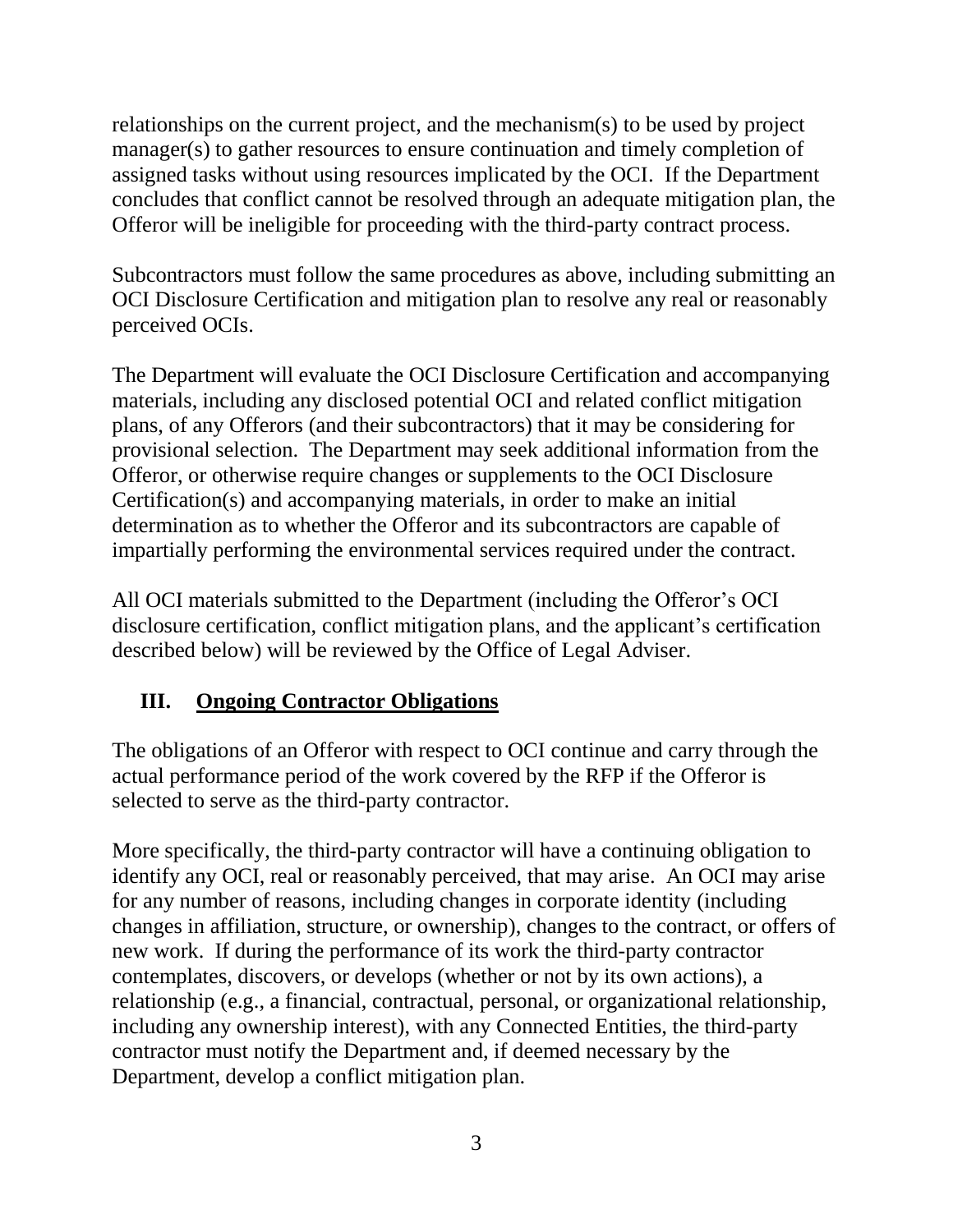Most potential OCIs that arise during the course of a third-party contractor's (or subcontractor's) work with the Department are related to potential new work being contemplated by the contractor. When the Department receives a notice of such a potential OCI, real or reasonably perceived, the Department will conduct a casespecific analysis to determine whether the potential work described must be avoided, may be undertaken provided that firewalls or other mitigation measures are implemented (see Section II for more on mitigation), or may be undertaken without qualification. Factors considered in this analysis include, but are not limited to: the nature and significance of the notifying entity's current and future role on the project; the current phase of the project; how close a corporate connection exists between the entity soliciting the work from the third-party contractor and the Presidential Permit applicant and/or Connected Entities; and how similar the proposed work is to the work the third-party contractor is undertaking for the Department. The Department will review such factors mindful of the relevant CEQ regulatory provisions, and guidance from CEQ on its interpretation thereof. 5

In general, the third-party contractor will only be asked to avoid new work for OCI reasons if that work is for a Connected Entity, or for another company on a similar project in the same geographic area or addressing the same issues, and only if the Department determines, after evaluating the factors above, that even with mitigation measures in place there could be a reasonable perception on behalf of the public that such work would impact the integrity of the third party contract work with the Department.

For potential OCIs that arise in other ways during the course of a third-party contractor's (or subcontractor's) work with the Department, the Department will evaluate the potential OCI and the sufficiency of a proposed conflict mitigation plan similarly to the way in which it considers potential OCIs that arise due to potential new work.

 $\overline{\phantom{a}}$ 

 $5$  "Section 1506.5(c) prohibits a person or entity entering into a contract with a federal agency to prepare an EIS when that party has at that time and during the life of the contract pecuniary or other interests in the outcomes of the proposal. Thus, a firm which has an agreement to prepare an EIS for a construction project cannot, at the same time, have an agreement to perform the construction, nor could it be the owner of the construction site. However, if there are no such separate interests or arrangements, and if the contract for EIS preparation does not contain any incentive clauses or guarantees of any future work on the project, it is doubtful that an inherent conflict of interest will exist." *Guidance Regarding NEPA Regulations*, 48 Fed.Reg. 34,263, 34,266 (CEQ 1983).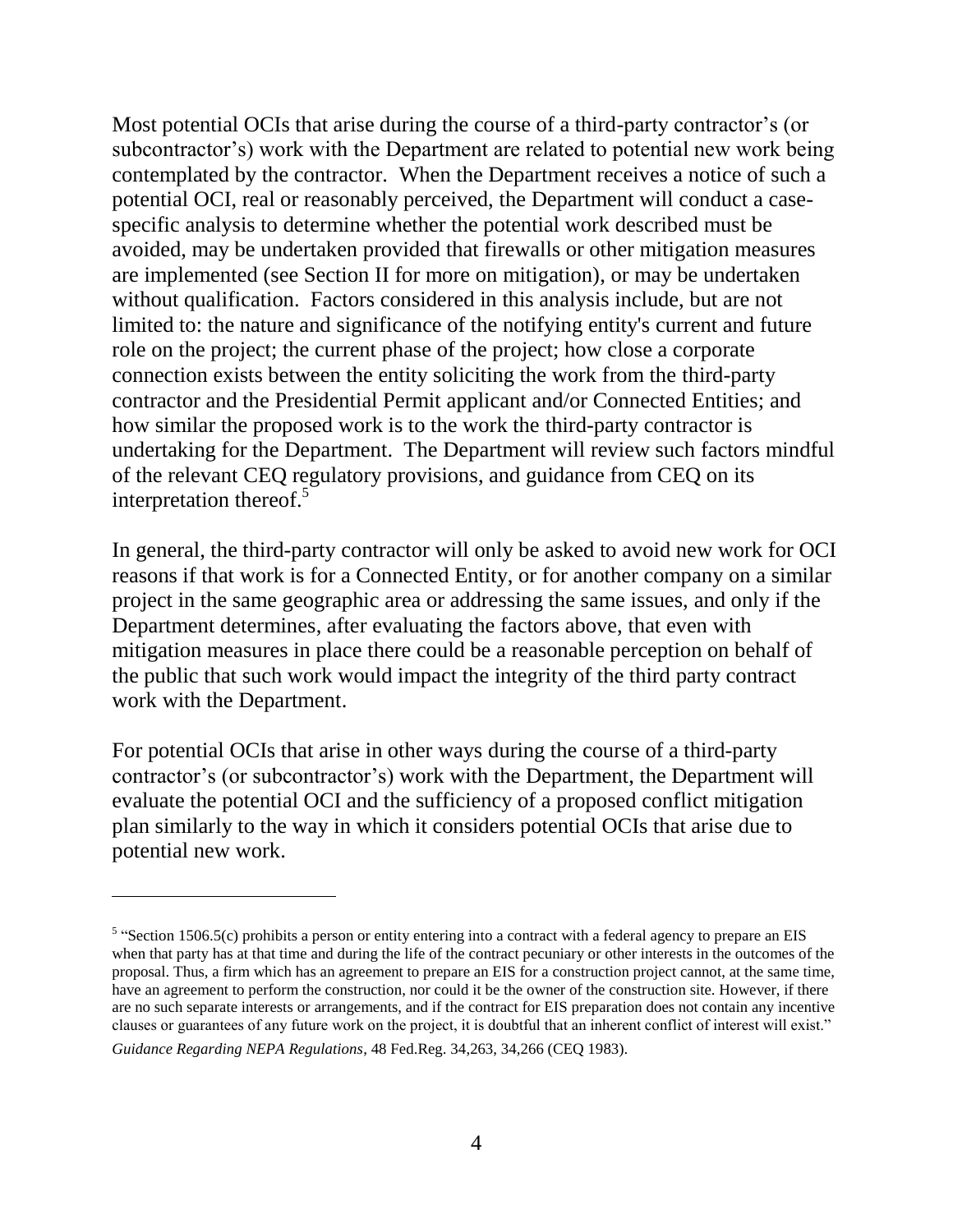The third-party contractor must sign and abide by the OCI Ongoing Obligations Certification provided in Annex I and provide a description of internal controls for ensuring an OCI does not arise during the project.

# **IV. OCI Disclosure Process by Applicant**

Should the applicant choose to suggest potential Offerors for a targeted distribution of the RFP, the applicant must disclose any potential OCI, real or reasonably perceived, that it may have with any of its suggested potential Offerors, including the Offerors' affiliates. (See Section I of the Department's *Guidance for the Selection and Use of Third-Party Contractors in Preparation of Environmental Documents by the Department of State* (Third-Party Contractor Guidance)). 6

After the Department informs the applicant that it has provisionally selected an Offeror, the applicant must conduct a full OCI inquiry to discover all relationships, whether past, present or contemplated, such as financial, contractual, personal, or organizational relationships including any ownership interests, with all entities or their affiliates connected to the Offeror. The applicant must disclose the nature of each such relationship; the period of the relationship; the extent of the relationship (such as the value of financial interest of work, or the percent of total holdings or total work, etc.); and indicate any possible future financial and work transactions that may result from these relationships. The applicant must then submit an OCI Disclosure Certification (see Annex II) and supporting materials that explain in detail the internal processes undertaken to conduct its internal OCI investigation, and the results of that investigation.

The applicant must also sign and abide by the OCI Ongoing Obligations Certification provided in Annex II and provide its referenced description of internal controls for ensuring an OCI does not arise during the project.

# **V. Retention and Public Release of OCI Information**

As described in the Third-Party Contractor Guidance, the Department will retain OCI materials submitted by Offerors, any potential subcontractors, third-party contractors, and applicants, including OCI disclosure certifications, mitigation plans, the applicant's certification, and any OCI materials submitted pursuant to

 $\overline{\phantom{a}}$ <sup>6</sup> The Third-Party Contractor Guidance is an accompaniment to this OCI Guidance document.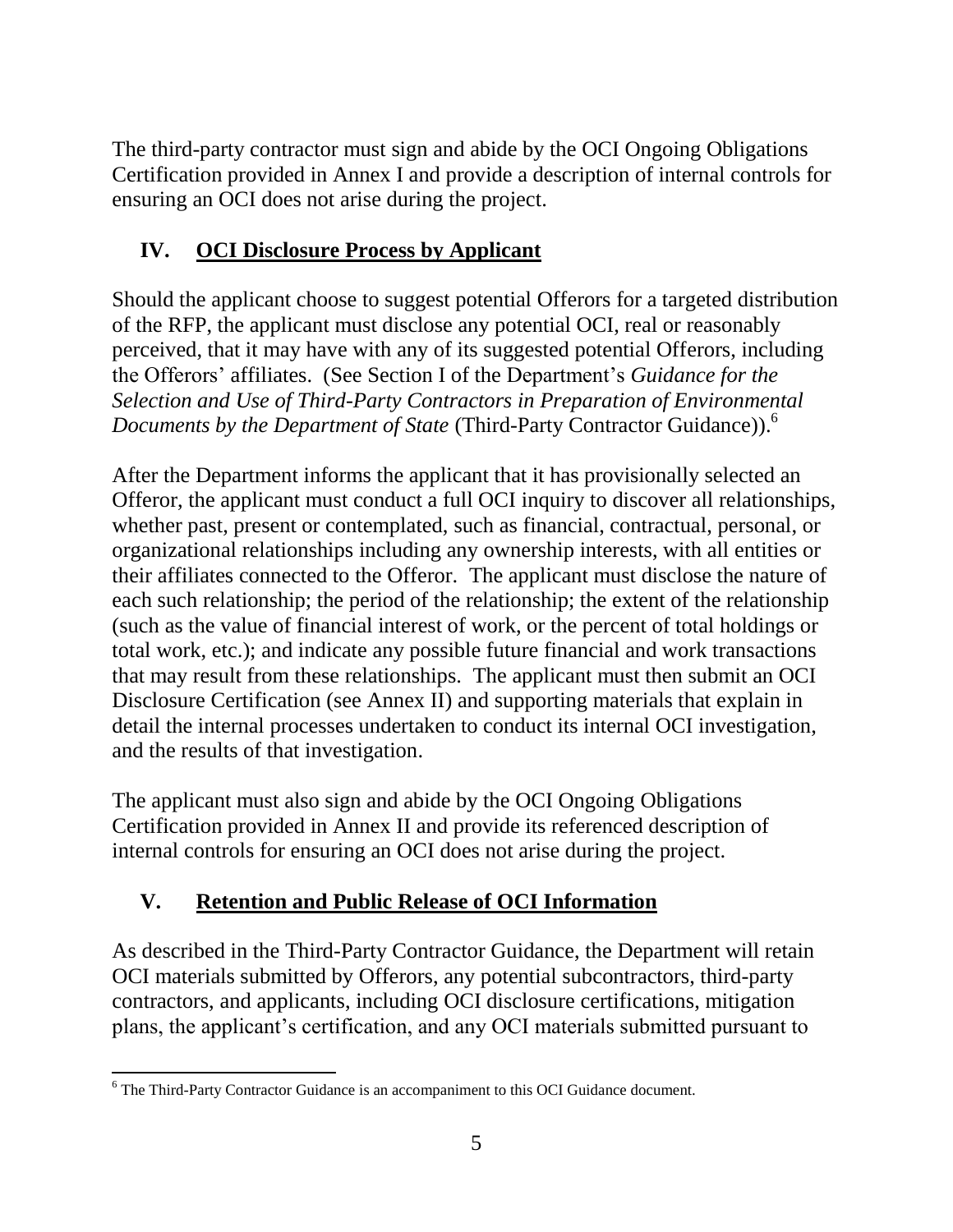ongoing contractor obligations in accordance with Department of State records retention policies and procedures. The Department shall also retain appropriate documentation of its decisions regarding potential OCIs. The Department may be required to publicly release OCI materials pursuant to law. Further, at an appropriate time during the course of the Presidential Permitting process, $\frac{7}{1}$  the Department will publicly release materials submitted by the selected third-party contractor (with any appropriate redactions), including OCI materials. The selected third-party contractor will provide the Department with an electronic version of such materials that are accessible to persons with disabilities, pursuant to Section 508 of the Rehabilitation Act of 1973, as amended.

Before publicly releasing any such OCI materials, the Department will review those documents consistent with the FOIA to determine whether certain information is exempt from disclosure. $8$  Offerors and third-party contractors are encouraged to identify confidential business information when submitting OCI materials to the Department. Generally, prior to publicly releasing information designated as confidential business information or that is not so designated but that the Department determines is arguably confidential business information, the Department will make a good faith effort to notify the submitter and afford the submitter a reasonable period of time to object to disclosure of the information. If the submitter believes that a given document contains confidential business information and the Department's Office of Legal Adviser concurs with that determination, the Department will redact relevant text prior to the document's public release.

#### **VI. Failure to Disclose**

Apart from other remedies allowed by law or contract, any deliberate nondisclosure or misrepresentation of facts relevant to the OCI disclosure certification required may result in immediate termination, and/or disqualification of the Offeror/third-party contractor from future third-party contracts.

l  $<sup>7</sup>$  For example, in past permitting processes, the Department has released such materials in conjunction with the</sup> release of a Draft or Final EIS. The exact appropriate time(s) for release of these documents during a permitting process would be determined based on the circumstances of the particular permitting process.<br><sup>8</sup> See 5 U.S.C § 552(b); *Department of Justice Guide to the Freedom of Information Act*, available at

http://www.justice.gov/oip/foia-guide.html.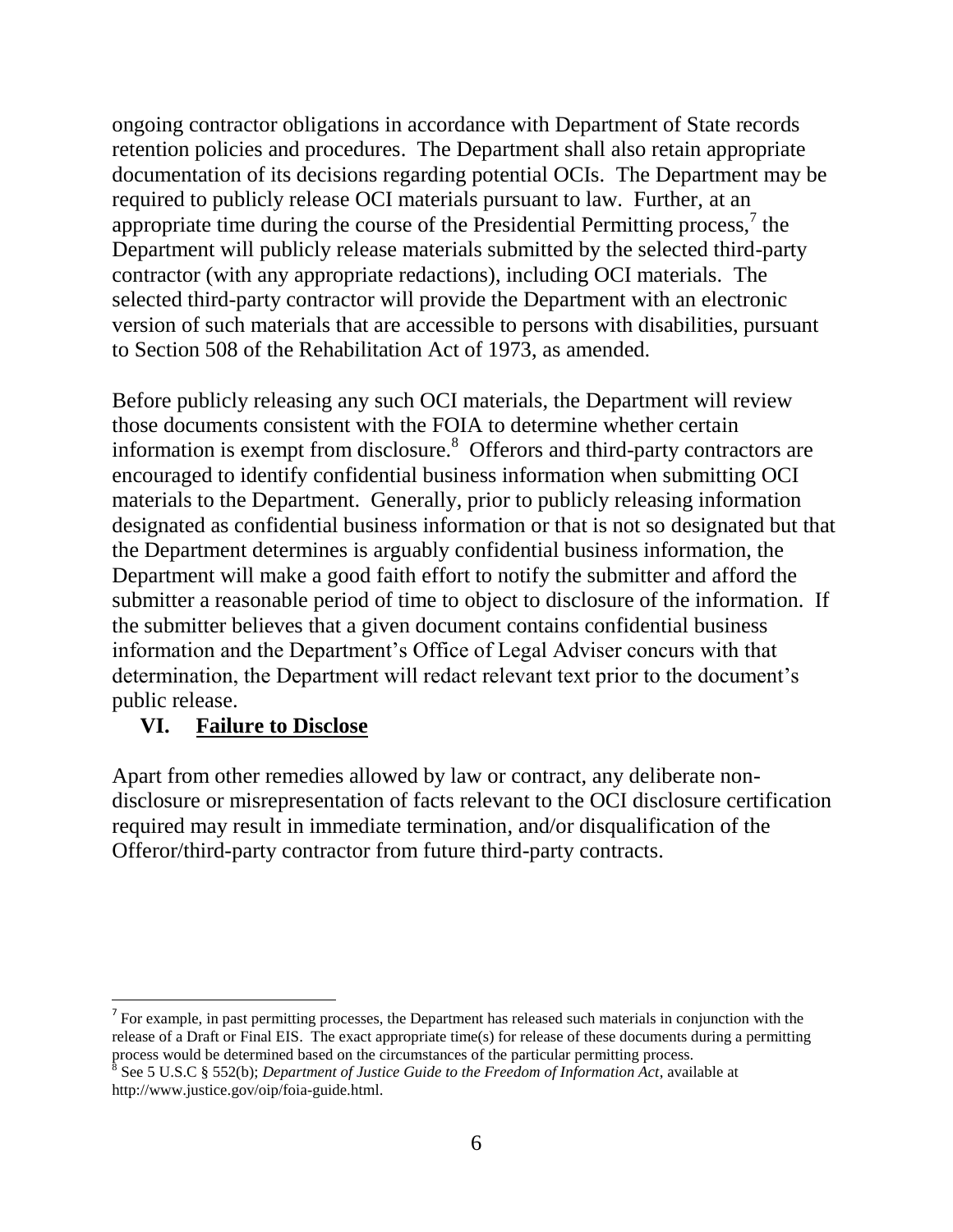#### **Annex I: Offeror OCI Materials**

#### **OFFEROR OCI DISCLOSURE CERTIFICATION – Sample 1, where Offeror has no OCI-related information to report**

I hereby certify [as a representative of my organization] that, to the best of my knowledge and belief, no facts exist relevant to any past, present or currently planned interest or activity (financial, contractual, personal, organizational or otherwise) that relate to the proposed work; and bear on whether I have [or my organization and any of its affiliates has] a possible conflict of interest with respect to (1) being able to render impartial, technically sound, and objective assistance or advice; or (2) being given an unfair competitive advantage. I provide a detailed description of the internal processes undertaken to conduct our internal OCI review for the purposes of ensuring there are no such facts in the attached page(s).

| Signature: |  |
|------------|--|
|------------|--|

Name :

Title :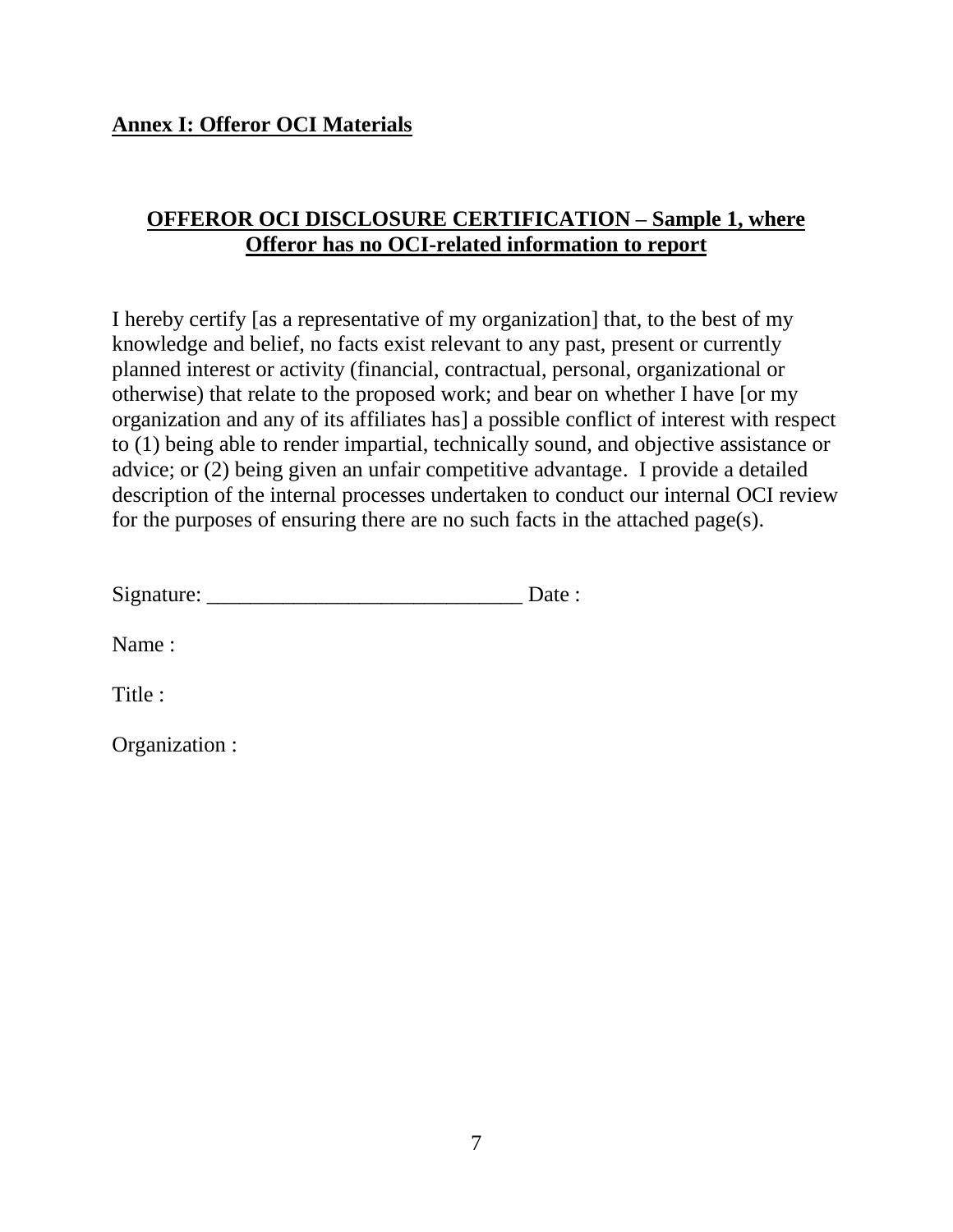#### **OFFEROR OCI DISCLOSURE CERTIFICATION – Sample 2, where Offeror is disclosing OCI-related information**

I hereby certify [as a representative of my organization] that, to the best of my knowledge and belief, all relevant facts – concerning past, present or currently planned interests or activities that relate to the proposed work and bear on whether I have [or my organization and any of its affiliates has] a possible conflict of interest with respect to (1) being able to render impartial, technically sound, and objective assistance or advice, or (2) being given an unfair competitive advantage, are fully disclosed on the attached page(s). I also provide a detailed description of the internal processes undertaken to conduct my [organization's] internal OCI review in the attached page(s).

Name :

Title :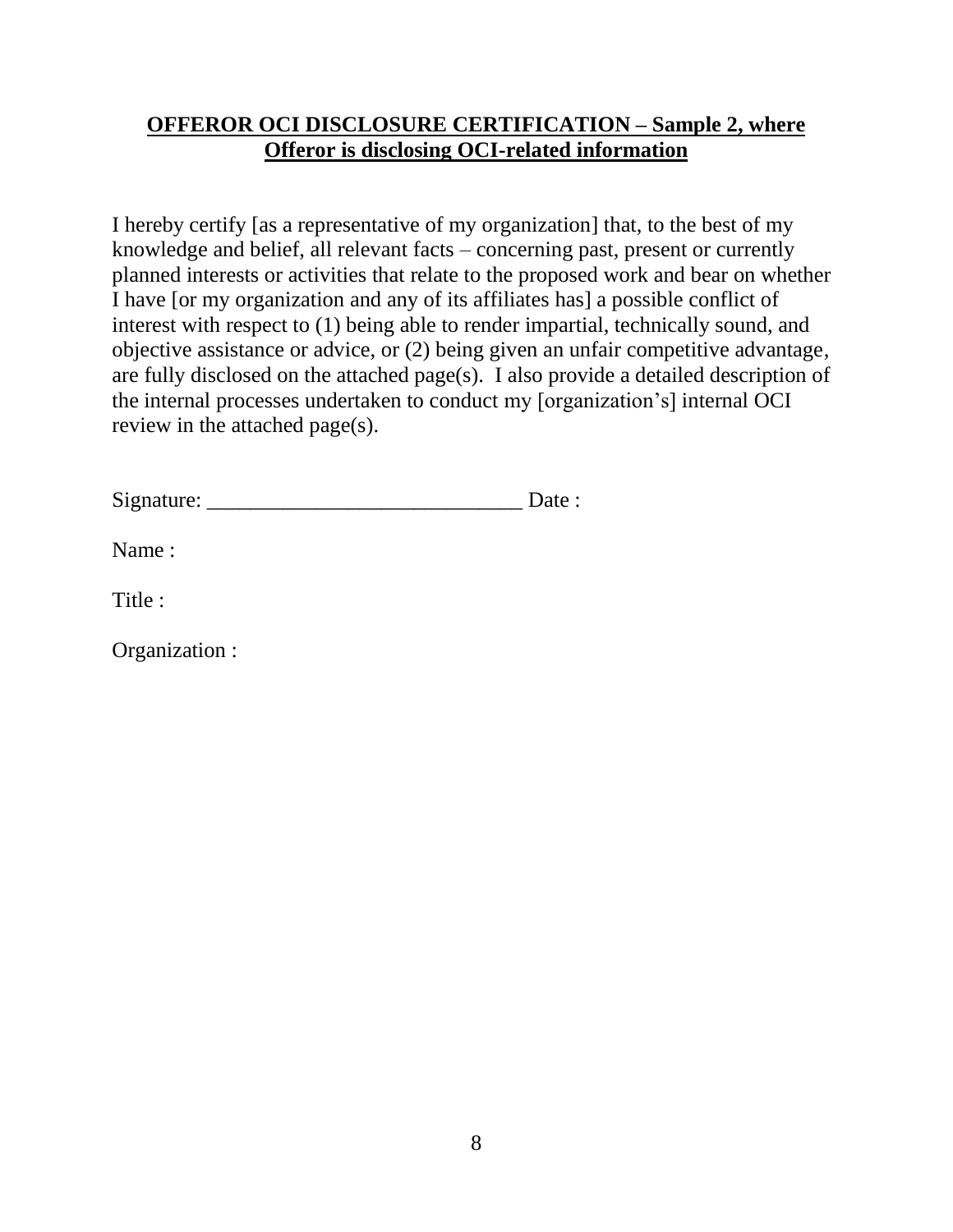## **OFFEROR OCI ONGOING OBLIGATIONS CERTIFICATION**

I recognize that OCI is an ongoing obligation. Should I or my organization become aware of any real or reasonably perceived potential OCIs during performance of this contract, I or my organization will advise the Department and [contractor/applicant name] and propose mitigation or explain why none is needed. I provide a description of internal controls for ensuring an OCI does not arise during the project in the attached page(s).

| Signature: |  |
|------------|--|
|            |  |

Name:

Title: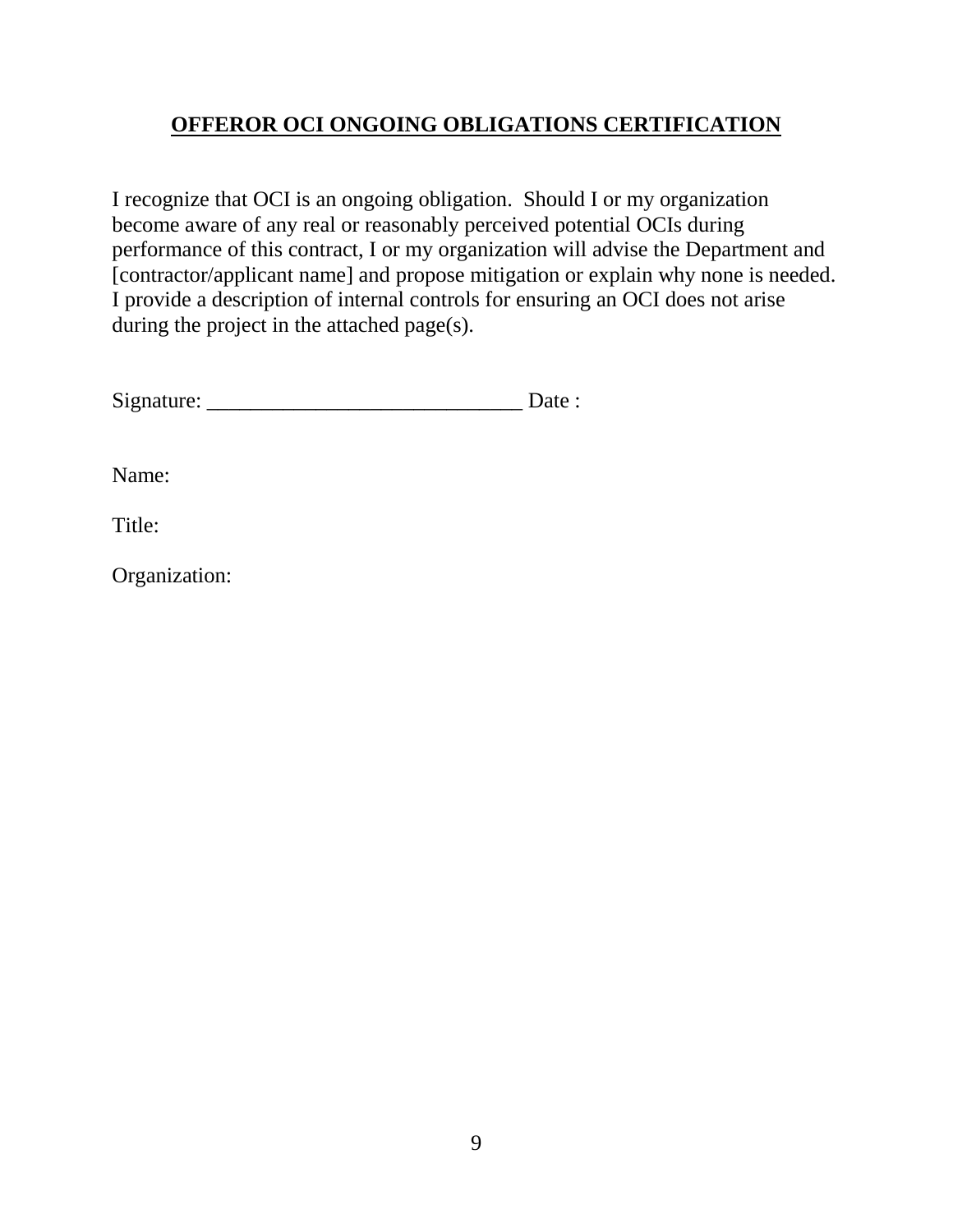#### **OCI Questionnaire**

If you answer "Yes" to any of the questions below, you must complete the OCI Disclosure Certification Sample 2.

- 1. Will you (or your organization) be involved in the project for which this solicitation is seeking assistance with environmental review in any manner other than potentially assisting with this review if selected?
	- ( ) No.

( ) Yes. The portion of the proposed project; the proposed hours and dollar value; and the type of involvement are fully disclosed on the attached pages.

- 2. What is (are) the major type(s) of business conducted by you (or your organization)? Please reply on the attached pages.
- 3. Do you (or your organization) have any affiliates? All questions in the questionnaire apply to affiliates as well. Whenever possible, each affiliate should submit a separate questionnaire. However, in the event each affiliate does not submit a separate questionnaire (for instance, to avoid completing a large number of questionnaires), this questionnaire must incorporate information regarding all affiliates.

 $()$  No.

( ) Yes. The name and a description of the major type(s) of business that each affiliate conducts are disclosed on the attached pages.

4. Will any of the following be involved in the project for which this solicitation is seeking assistance with environmental review: (a) any entities owned or represented by you (or your organization); (b) your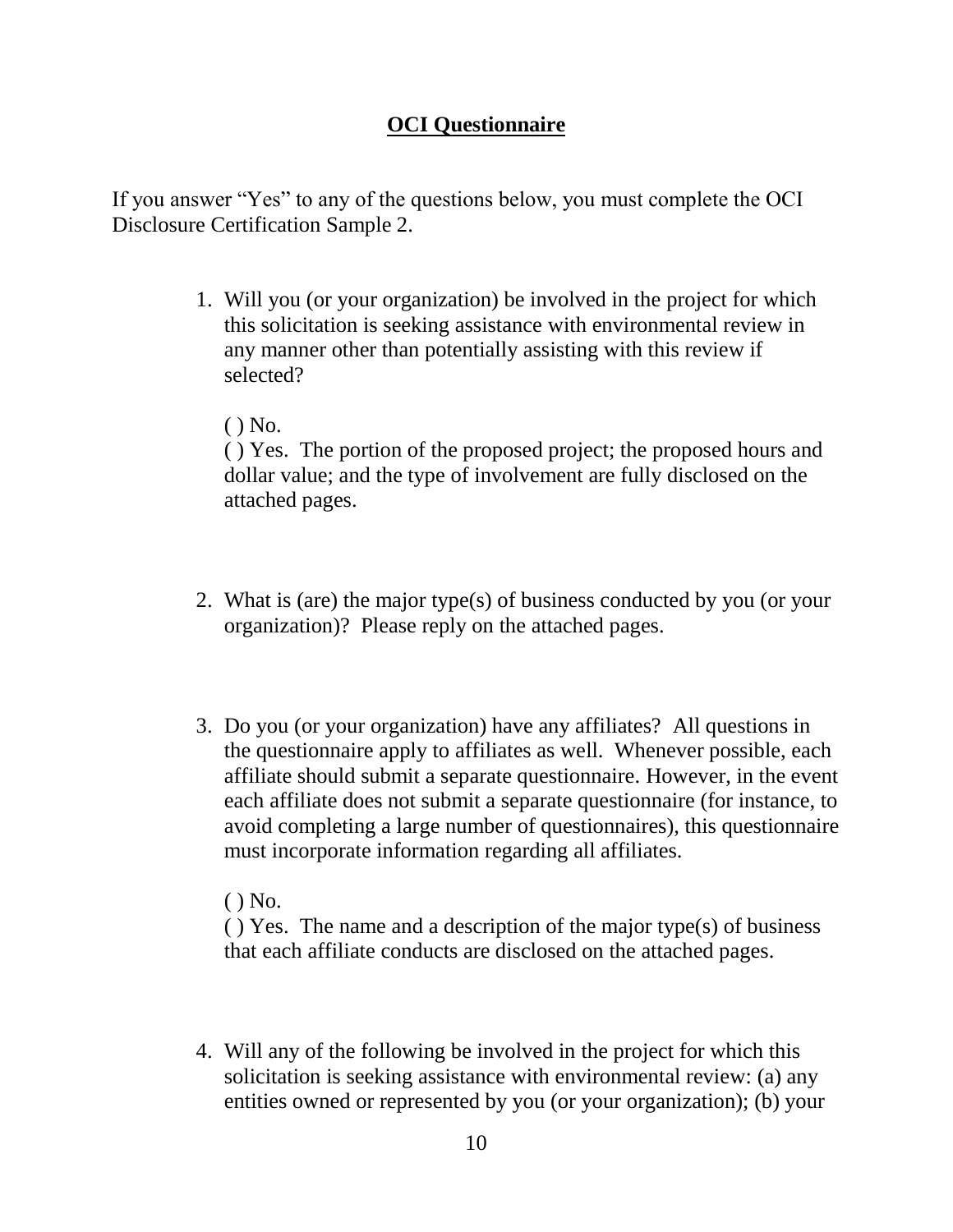organization's Chief Executive or any of its directors; or (c) any affiliates?

 $()$  No.

- ( ) Yes. A full disclosure and discussion is given in the attached pages.
- 6. Within the past 3 years have you (or your organization) had a direct or indirect relationship (financial, organizational, contractual or otherwise) with any business entity that could be affected by the proposed work under this solicitation?
	- ( ) No.

( ) Yes. List the business entity(ies) showing the nature of your relationship (including the dates of the relationship, and the dollar value of any financial relationship) and how it would be affected by the proposed work under this solicitation.

7. What percentage of your total income for the current and preceding fiscal years resulted from arrangements with any of the entities identified in Question 6 above?

% For the current fiscal year  $-$ from //to //.

% For the preceding fiscal year – from  $\frac{\pi}{2}$  to  $\frac{\pi}{2}$ .

% For the second preceding fiscal year – from  $\frac{\pi}{6}$  to  $\frac{\pi}{6}$ .

8. Do you (or your organization) currently have or have you had during the last 6 years any arrangements (for example, contracts and cooperative agreements) awarded, administered, or funded -- wholly or partly -- by the Department or any other Federal agency which relate to the proposed Statement of Work?

( ) No.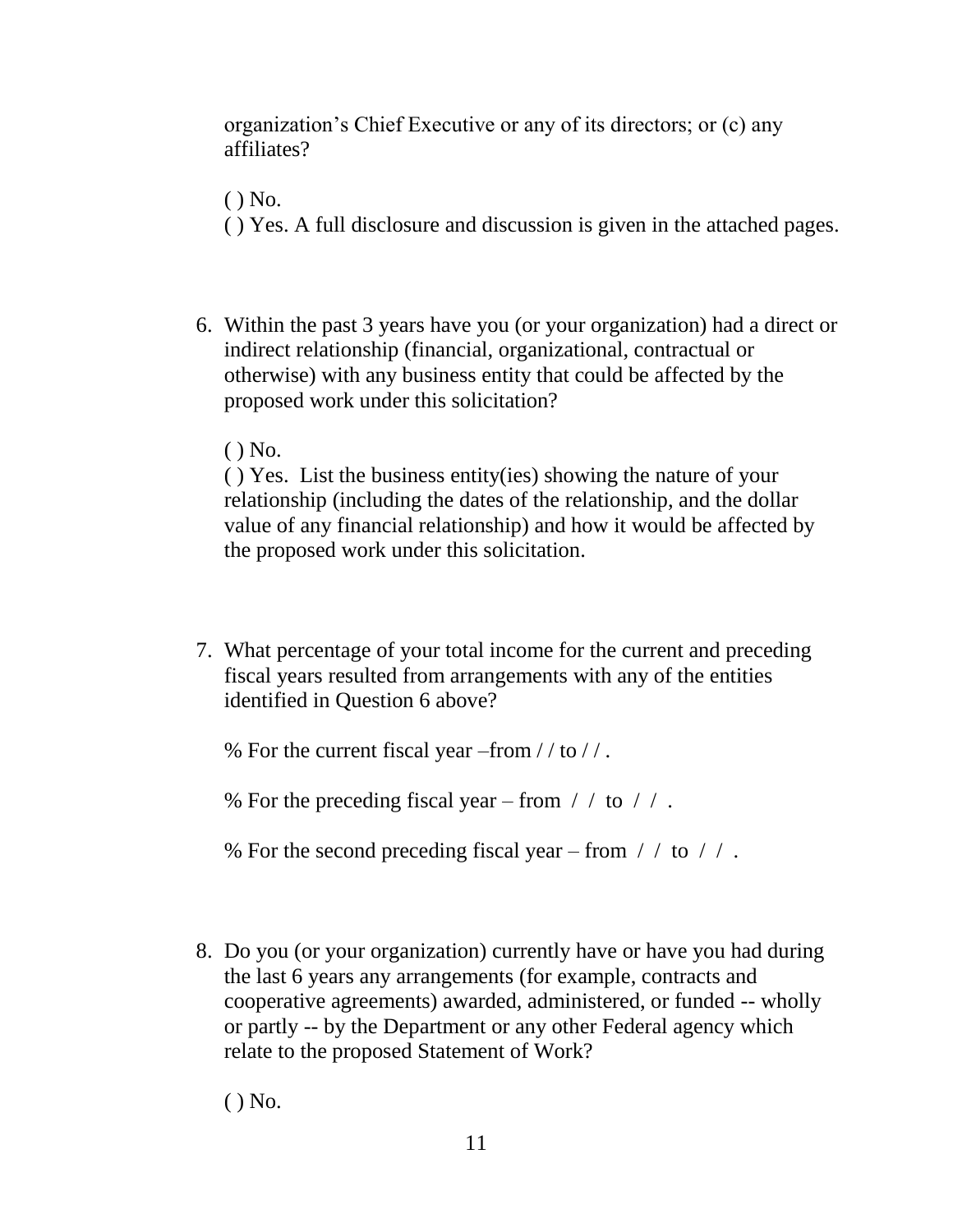( ) Yes. A full disclosure and discussion is given on the attached pages.

9. Do you (or your organization) have or have you ever had any contracts, agreements, special clauses, or other arrangements which could prohibit you (or your organization) from proposing work to be performed in this solicitation or any portion thereof?

( ) No. ( ) Yes. A full disclosure and discussion is given on the attached pages.

10.Do you (or your organization) have any involvement with or interest (direct or indirect) in technologies which are or may be subjects of the contract, or which may be substitutable for such technologies?

 $()$  No.

( ) Yes. A full disclosure and discussion is given on the attached pages.

- 11.Could you (or your organization), in either your private or Federal Government business pursuits, find use for information acquired in the performance of the proposed work under this solicitation; such as:
	- (a) Data generated under the contract? (b) Information concerning Commission plans and programs? (c) Confidential and proprietary data of others?
	- $()$  No.

( ) Yes. A full disclosure and discussion is given on the attached pages.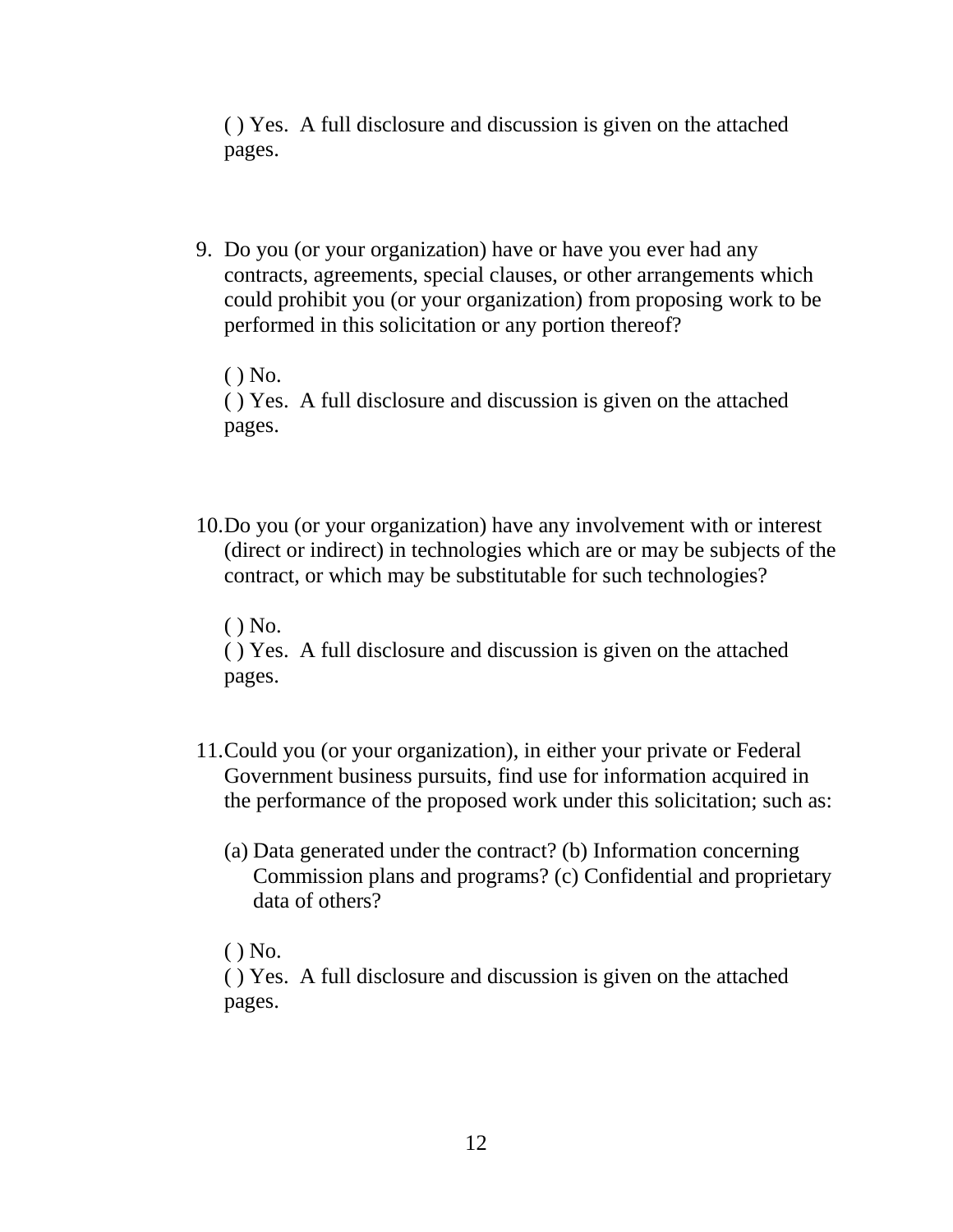12.In conducting the proposed work sought by this solicitation, would you (or your organization) evaluate or inspect your own services or products, or the services or products of any other entity that has a relationship (such as client, organizational, financial, or other) with you (or your organization)? This could include evaluating or inspecting a competitor's goods and services.

( ) No.

( ) Yes. A full disclosure and discussion is given on the attached pages.

- 13.To avoid what you perceive as a possible OCI, do you (or your organization) propose to: exclude portions of the proposed work; employ special clauses; or take other measures?
	- ( ) No.
	- ( ) Yes. A full discussion is given on the attached pages.

I hereby certify that I have authority to represent my organization and that the facts and representations presented on the pages of this questionnaire and on the pages of the attachment(s) to it and my OCI Disclosure Certification are accurate and complete.

Signature\_\_\_\_\_\_\_\_\_\_\_\_\_\_\_\_\_\_\_\_\_\_\_\_\_\_\_ Date: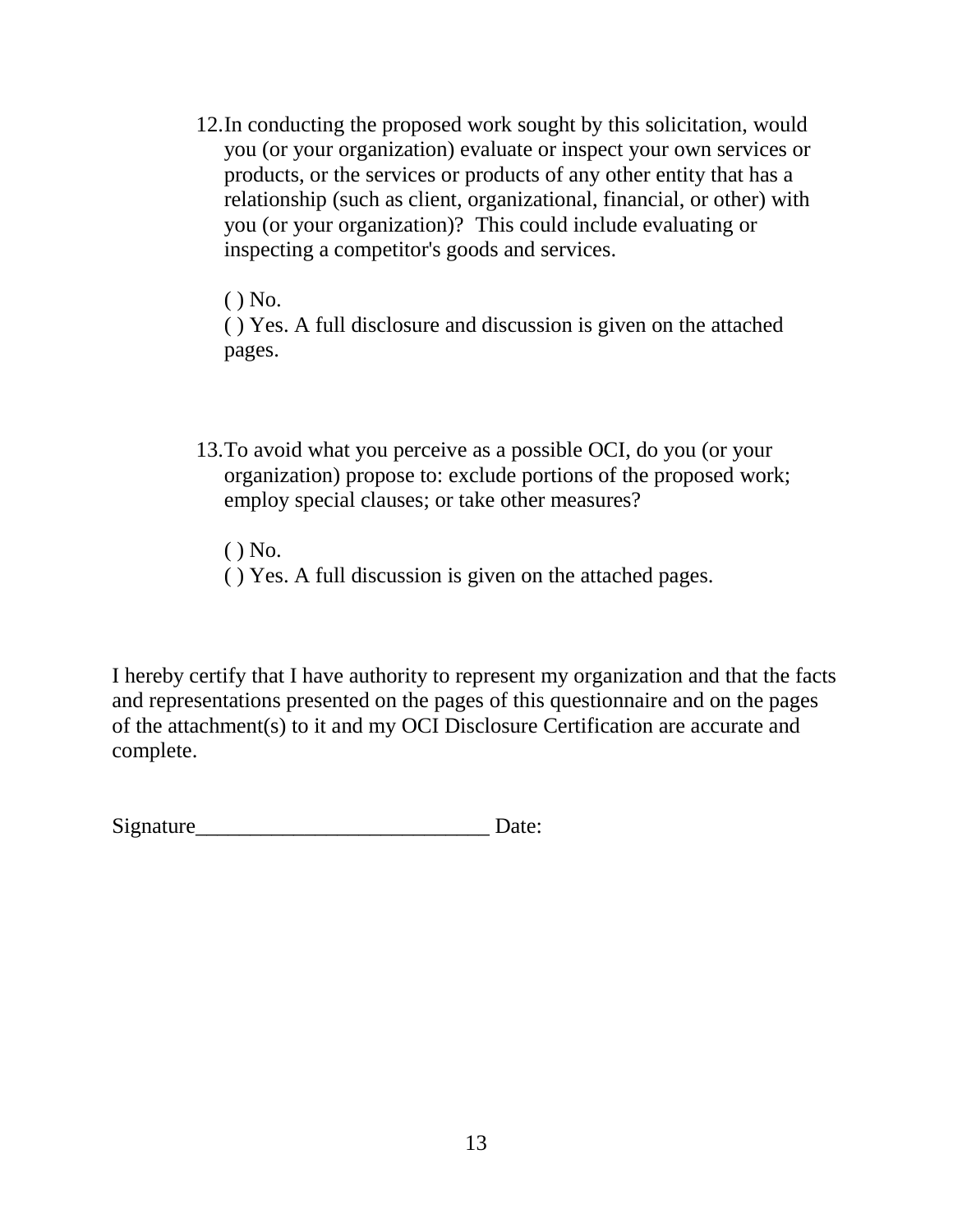### **Annex II: Applicant OCI Materials**

#### **APPLICANT OCI DISCLOSURE CERTIFICATION – Sample 1, where Applicant has no OCI-related information to report**

I hereby certify as a representative of my organization that, to the best of my knowledge and belief, no facts exist relevant to the existence of any past, present or contemplated relationship between me or my organization and [Offeror name]; and that I and my organization neither know nor should know of facts relevant to whether [Offeror name] would have a possible conflict of interest that would affect [Offeror name]'s (1) being able to render impartial, technically sound, and objective assistance or advice, or (2) being given an unfair competitive advantage, should it be selected as the third-party contractor assisting the Department of State with the environmental review of the project for which my organization has applied for a Presidential Permit. I provide a detailed description of the internal processes undertaken to conduct our internal OCI review for the purposes of ensuring there are no such facts in the attached page(s).

Name :

Title :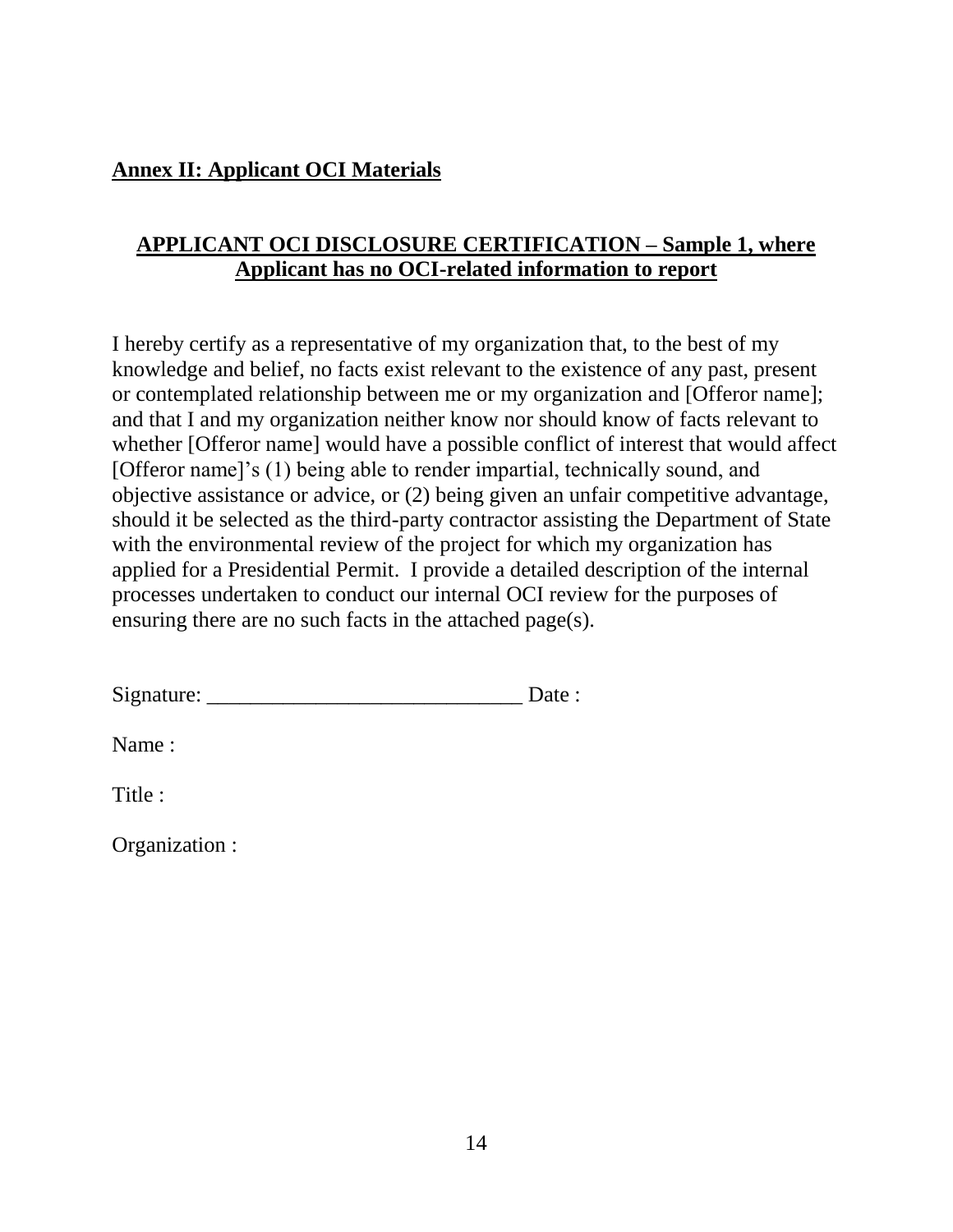#### **APPLICANT OCI DISCLOSURE CERTIFICATION – Sample 2, where Applicant is disclosing OCI-related information**

I hereby certify as a representative of my organization that, to the best of my knowledge and belief, all facts relevant to the existence of any past, present or contemplated relationship between me or my organization and [Offeror name], and all facts that I or my organization know or should know relevant to whether [Offeror name] would have a possible conflict of interest that would affect [Offeror name]'s (1) being able to render impartial, technically sound, and objective assistance or advice, or (2) being given an unfair competitive advantage, should it be selected as the third-party contractor assisting the Department of State with the environmental review of the project for which my organization has applied for a Presidential Permit, are fully disclosed on the attached page(s). I also provide a detailed description of the internal processes undertaken to conduct our internal OCI review in the attached page(s).

| Signature: |  |  |
|------------|--|--|
|            |  |  |

Name :

Title :